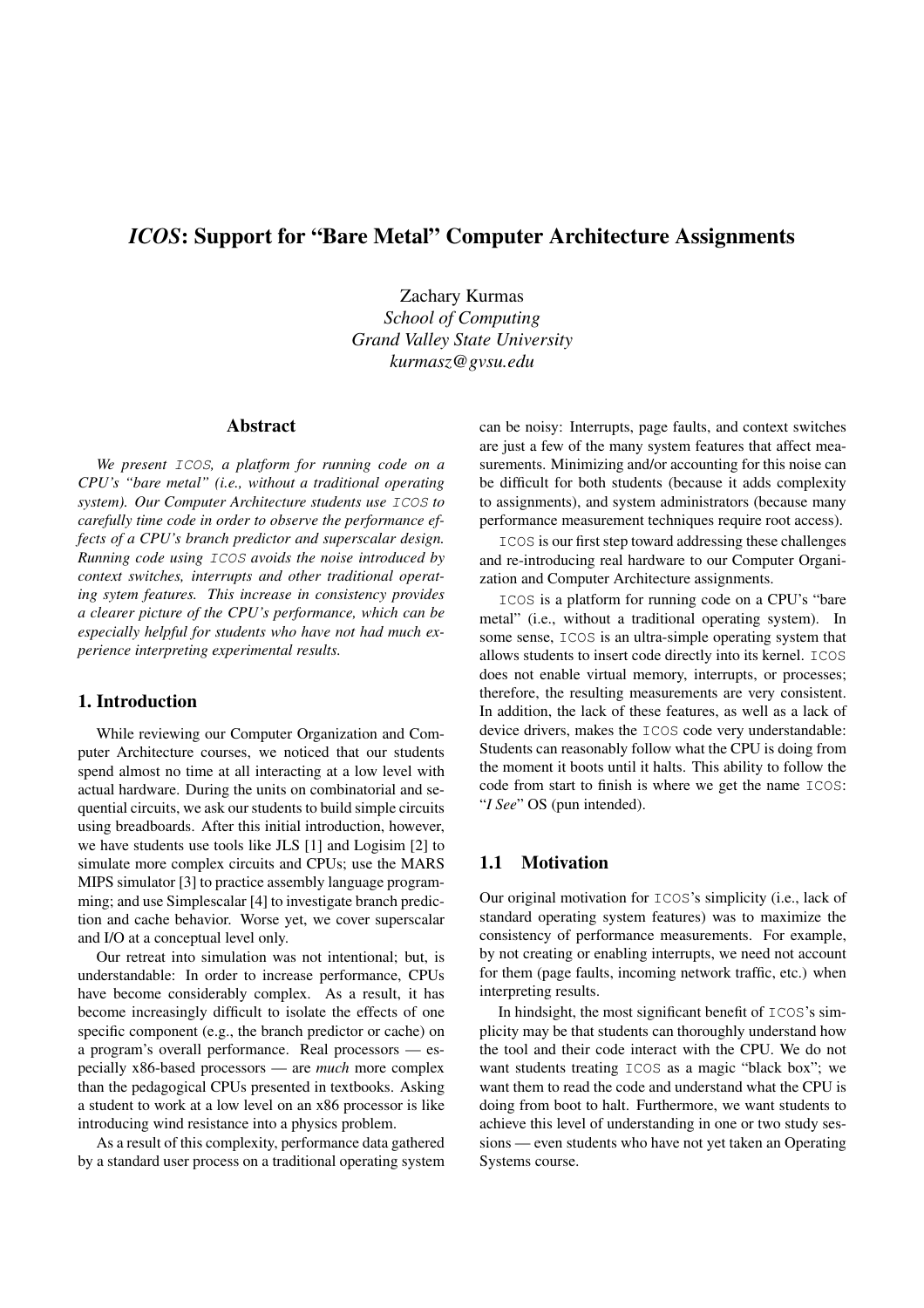#### **Table 1. URLs for the labs presented in Section 3**

Branch Prediction: http://www.cis.gvsu.edu/˜kurmasz/NiftyAssignments/BP\_ICOS Superscalar: http://www.cis.gvsu.edu/˜kurmasz/NiftyAssignments/Superscalar\_ICOS

#### 2. Related Work

In some sense, ICOS is an ultra-lightweight operating system. There are several operating systems designed for use in the classroom, including Minix [5], Xinu [6, 7], Nanvix [8], and Nachos [9]. Although they all have an educational focus, they are designed primarily for Operating Systems students and, therefore, have many more features than ICOS (interrupts, processes, virtual memory, etc.). In fact, Minix and Xinu have so many features that they now have non-pedagogical uses as well. Although these operating systems are simpler and more accessible to students than a traditional operating system like Linux or Windows, they are not "digestable" by students in one sitting. They are also designed to be functional operating systems. Thus, inserting code into the kernel (as is done with ICOS) would be awkward and error-prone.

Before building ICOS, we also considered using analysis tools, such as Intel VTune, for our Computer Architecture labs. We chose ICOS because the existing tools appear to be primarily focused on measuring overall application performance and/or finding performance bottlenecks as opposed to precisely measuring small segments of code. They are not intended to be simple, and are often proprietary. Therefore, they tend to be "black boxes" (i.e., it is not always possible or practical for students to examine precisely how these tools work).

#### 3. Example Assignments

We present two ICOS-based labs. (See Table 1 for the URLs.) Students begin these assignments during a dedicated two-hour lab period, then complete the writeup on their own (which typically takes no more than 30 minutes). Lab sections have 20 students working in pairs. Our Computer Architecture laboratory contains 10 Intel Core i7- 4790 processors running CentOS Linux.

#### 3.1 Branch Prediction

This lab has students write code that (1) verifies the presence of a branch predictor on the CPU, then (2) investigates how long of a repeated branch pattern the predictor can correctly predict. We promote this as *Observing Branch Predictors "In the Wild"*.

During the first stage of the lab, students create three arrays: The first, "always", is filled with 0's; the second, "never", is filled with 1's; and the third, "random", is

```
uint32 t start = ic rdtsc();
```

```
long sum = 433;
for (int i = 0; i < pattern_length; i++) {
  // We provide a non-trivial body for the
  // if statement so that the compiler's
  // optimizer does not remove the branch.
  if (pattern[i]) {
    sum \star = 5910;
    sum += 17;} else {
    sum \star = 4317;sum += 19;}
}
uint32_t end = ic\_rdtsc();
```
#### **Figure 1. The performance of this code is dominated by the behavior of the branch predictor.**

filled with a random sequence of 1's and 0's. The students then time the code shown in Figure 1 for each pattern.

The code being timed contains two branch statements: One in the for loop, and one in the if statement. The branch in the for statement is almost always taken and is highly predictable. The branch in the  $\exists f$  statement is either always taken, never taken, or randomly taken, depending on the contents of pattern.

The measurements for always and never are consistently much lower than the measurements for random. Because the only difference between runs is the branching pattern, students can clearly see that the CPU handles a predictable branch pattern more quickly than a random pattern.

During the second part of lab, students attempt to determine how long of a pattern the branch predictor can recognize. For example, the branch predictors in many desktop CPUs can correctly predict the behavior of a branch following this repeating pattern of length 5.

#### 11010 11010 11010 11010 11010 ...

In fact, these predictors can correctly predict much longer branch patterns. There is, of course, a limit: At some point, the pattern will be too long for the predictor to represent precisely using its available state, which will cause mispredictions. This lab has students generate and evaluate repeating patterns of increasing length and determine the length at which the code in Figure 1 becomes as slow as when the branch pattern is completely random.

Students typically obtain results like those shown in Fig-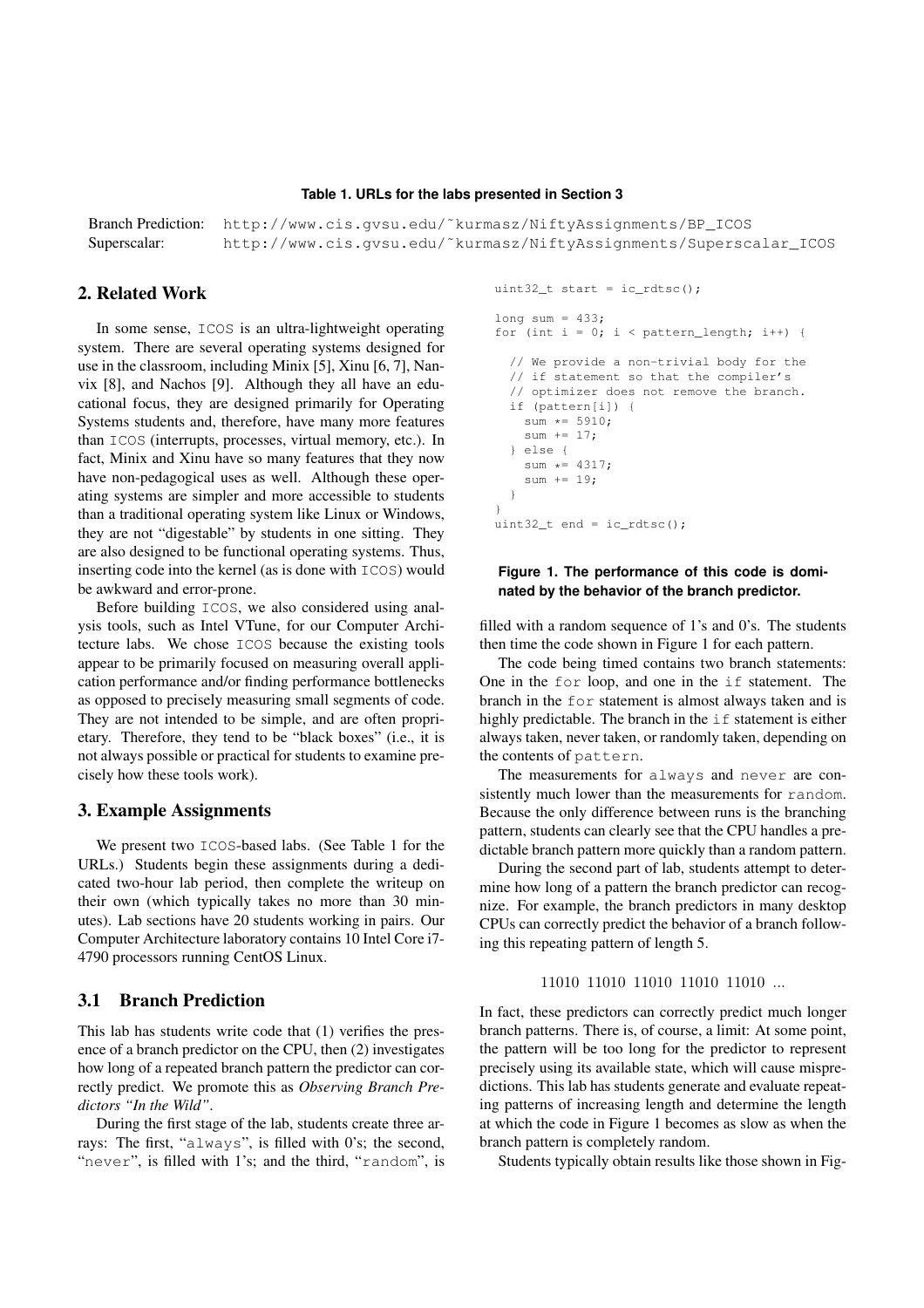

**Figure 2. Effects of all branch pattern length on performance**

```
time_n_instructions:
```


#### **Figure 4. Assembly function measuring the number of cycles taken to execute** n **instructions**

ures 2 and 3. These graphs show that the branch predictor on the Intel i7 processors in our lab can completely handle patterns with lengths up to about 200. Longer patterns cause mispredictions that degrade performance.

#### 3.2 Superscalar

This lab has students write code to verify the presence of multiple functional units within the CPU. Students also design an experiment to estimate the number of functional units.

A code segment's instructions per cycle (IPC) provides an approximate lower bound on a CPU's number of functional units. For example, a CPU that executes 100 instructions in 25 cycles must have at least four functional units. (It could have more functional units that went unused.) At a high level, this lab has students write code that maximizes the observed IPC.



**Figure 3. Effects of short branch pattern lengths on performance**

We estimate a code segment's IPC by executing the instructions and using a pair of rdtsc instructions to count the number of elapsed cycles. For example, the code in Figure 4 estimates the number of cycles required to execute n consecutive addl instructions. However, it is not sufficient to simply choose and evaluate a single value of  $n$ because we must also account for the overhead of the beginning and ending rdtsc instructions as well as any addl instructions that the CPU schedules before, after, or in parallel with, the rdtsc instructions.

We expect the effects of overhead and overlap on the number of cycles measured to be independent of  $n$ : The overhead should be constant; and, any overlap should affect only the first few instructions. Therefore, the lab has students determine the IPC for values of  $n$ that increase from 100 to 5000. (We provide a Ruby script that automatically generates the different versions of time n instructions.) As n increases, the observed IPC should trend toward the optimal IPC (at least until the code grows large enough to cause instruction cache misses).

In Figure 4, each addl instruction depends on the previous instruction; therefore, no instructions can run in parallel, resulting in an expected IPC of 1. Students typically obtain results like those shown in Figure 5: The observed IPC varies for small values of  $n$ ; but, once  $n$  reaches 500, the results quickly trend toward 1.06. (We don't know why the IPC for this code segment is greater than 1. We have previously obtained similar results on other Intel processors.)

To demonstrate the presence of additional functional units, we have students generate a pattern of instructions that use alternating registers:

add \$1, %eax add \$1, %ecx add \$1, %eax add \$1, %ecx ...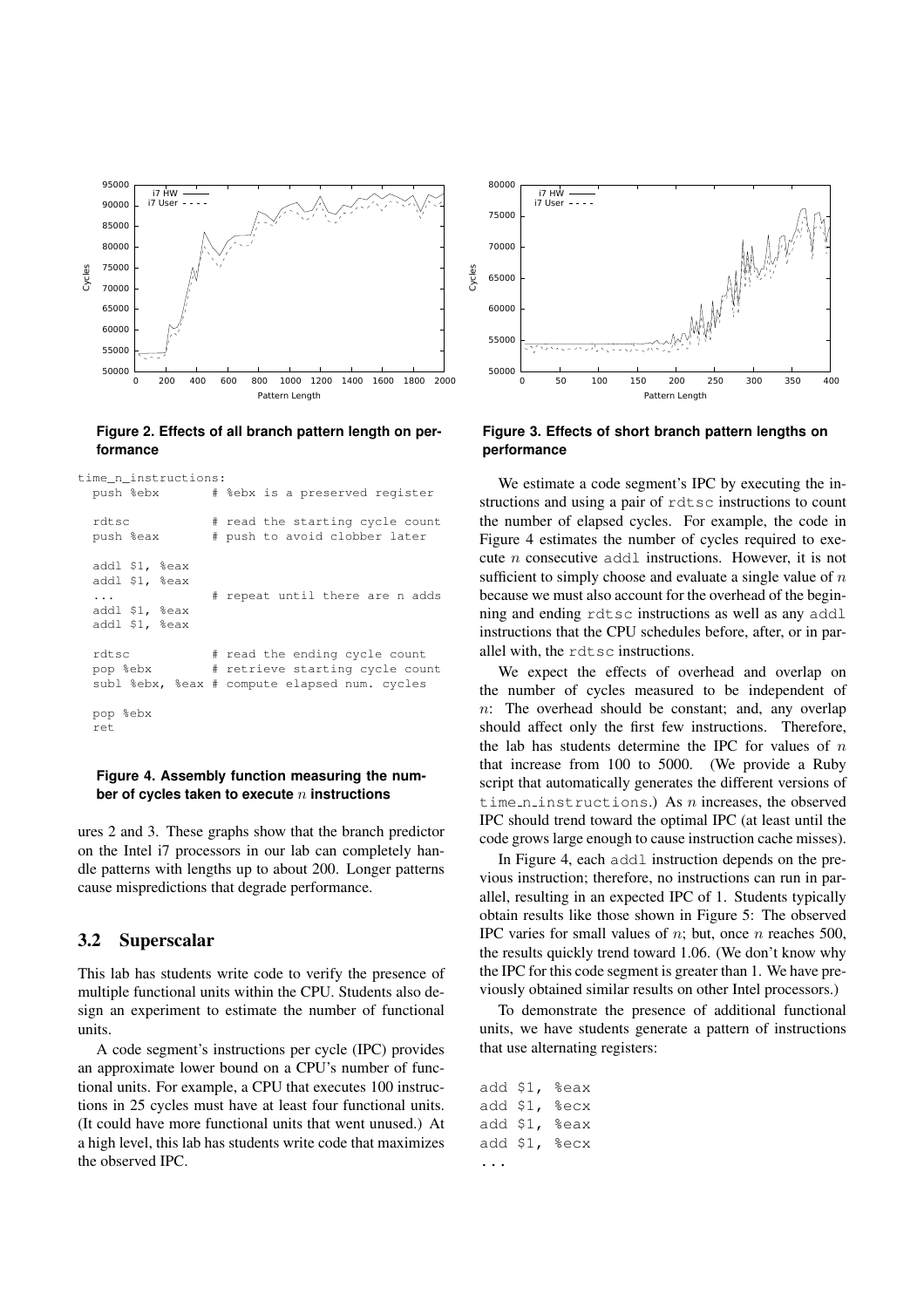

**Figure 5. IPC for sequences of instructions with no parallelism (all lengths)**

**Figure 6. IPC for sequences of instructions where every pair can run in parallel (lengths up to 400)**



**Figure 7. Finding the maximum IPC using bare hardware**



**Figure 8. Finding the maximum IPC using a user process**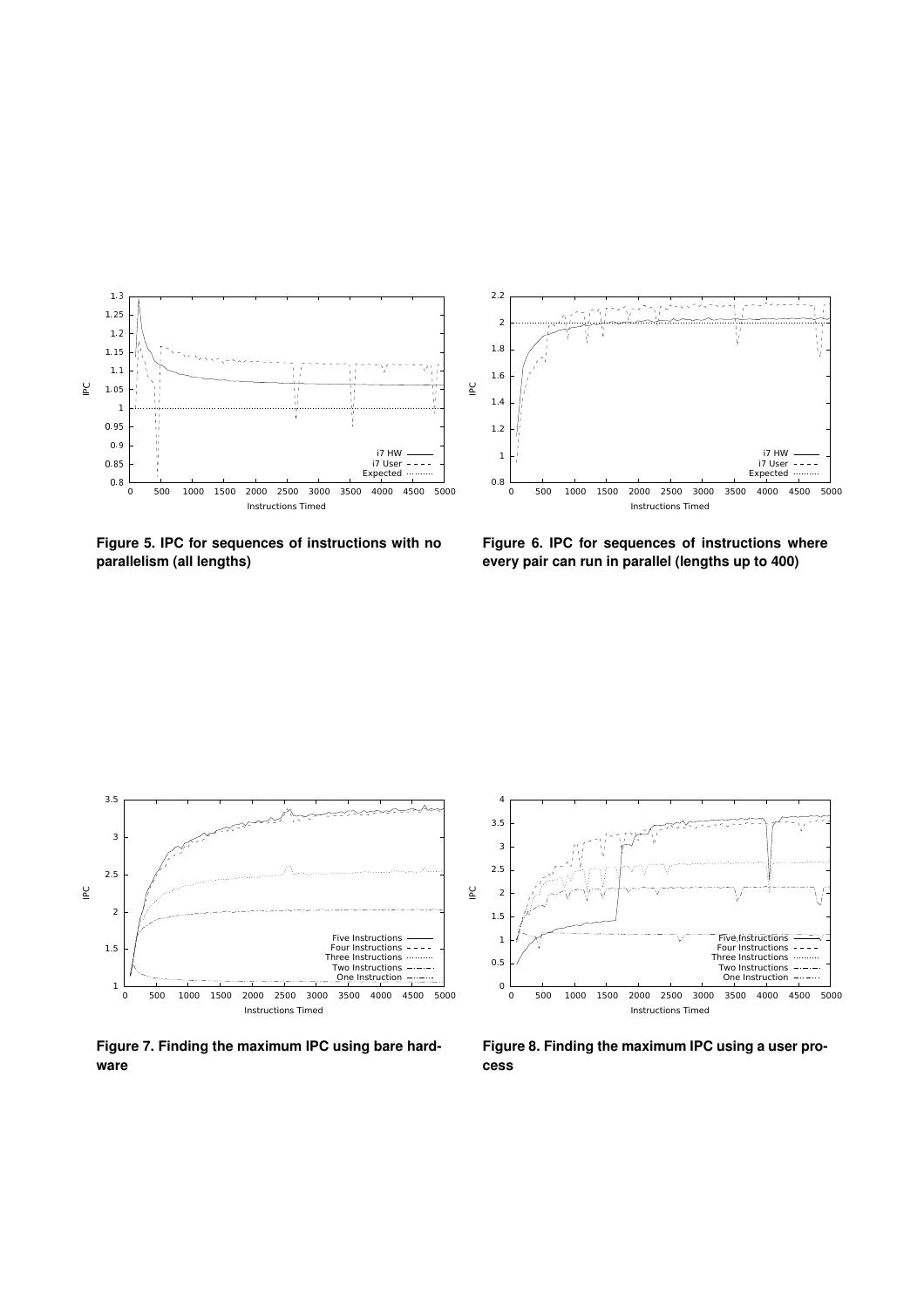Because no instruction depends upon a neighboring instruction, pairs of neighboring instructions can execute in parallel. As a result, the IPC tends toward 2, as shown in Figure 6.

Finally, students are asked to add additional registers to the instruction pattern and determine the maximum number of instructions that can be run in parallel. As additional registers are used, more independent instructions are available to be scheduled in parallel. This increase in parallelism increases the IPC until the code exhibits the maximum amount of parallelism allowed by the CPU.

Students typically obtain results like those shown in Figures 7 and 8: IPC does not increase when students increase the number of independant instructions from four to five. Although it would be nice if we could simply conclude that the CPU contains four functional units, further reading (including the Intel Developer Manuals) suggests that the observed limit is a result of the CPU's issue width rather than the number of functional units. Nevertheless, the exercise does clearly demonstrate that the CPU can execute multiple instructions per cycle and provides students with practice designing and critiquing experiments.

#### 4. Experimental results

One motivation for running timing code directly on the "bare metal" is to avoid the noise induced by interrupts, context switches, and other background operating system activity. Early versions of the labs presented in Section 3 ran as user processes only and generated noisy results. Although the big picture was clear to the instructors, some students found the "bumps" in the graphs distracting. Students' frustrations with inconsistent results motivated us to develop ICOS.

To evaluate the benefit of running code on bare metal instead of as a user process, we ran the key steps of the sample labs in three environments:

- a user process on an Intel i7
- on a vmware virtual machine running on an Intel i7
- directly on the Intel i7 hardware

#### 4.1 Branch Prediction

Table 2 shows the results of the first stage of the branch predictor lab from Section 3.1. This portion of the lab asks students to time code where the branches are always taken, never taken, or taken at random. Each measurement is repeated 25,000 times.

The differences between running the test code as a user process and using ICOS to run the code directly on the i7 hardware are minor, but noticeable. Both results clearly show that fewer cycles are required to execute code with a predictable branch pattern. In both cases, the average was very close to the minimum, suggesting that the vast majority of measurements are similar. However, running the experiment as a user process generated nosier data. The variance was 4 to 8 times larger. When we examined individual data points, we found that increased variance is generally caused by additional outliers. When run directly on the hardware, all observations were at most 110% of the average, while when run as a user process, up to 0.27% of the observations were greater than 110% of the average. Similarly, the maximum value observed on a user process was up to 400% of the average.

Although both environments lead to the same conclusion, our experience has shown that students are more comfortable with more consistent data. Some students will focus on the outliers and fail to see the big picture.

Interestingly, the cycle counts when running the ICOS image on the virtual machine were much higher than those of either the user process or the ICOS image run directly on the hardware. We find this especially surprising because vmware is not an emulator, and the code being timed does not contain system calls, device accesses, or any other operations that we would expect the virtual machine to intercept.

Figures 2 and 3 show the results of the second part of the Branch Predictor lab. This portion of the lab has students generate branch patterns of increasing length and examine the resulting time trend. These graphs show the difference between running the experiment in user space, or directly on the hardware using ICOS. Each data point in the graph is the average of 25,000 observations.

The results of running the experiment as a user process and directly on the hardware tell the same story: The branch predictor can completely handle patterns with lengths up to 200. At this point, increasing the pattern gradually degrades performance until performance is similar to that of a completely random pattern. Again, the variance among each set of 25,000 observations is reasonable; but, the trend is slightly more obvious when the experiment is run directly on the hardware. Notice, specifically, how the measurements for patterns with lengths up to 200 are very consistent when run directly on the hardware, but vary noticeably when run as a user process.

#### 4.2 Superscalar

As with the Branch Prediction lab, running the Superscalar experiments on bare metal produced results that were similar to, but less noisy than running the experiments within a user process.

The first step of the Superscalar lab is to time sequences of dependent instructions. These sequences range in length from 100 to 5000 instructions. Each measurement is re-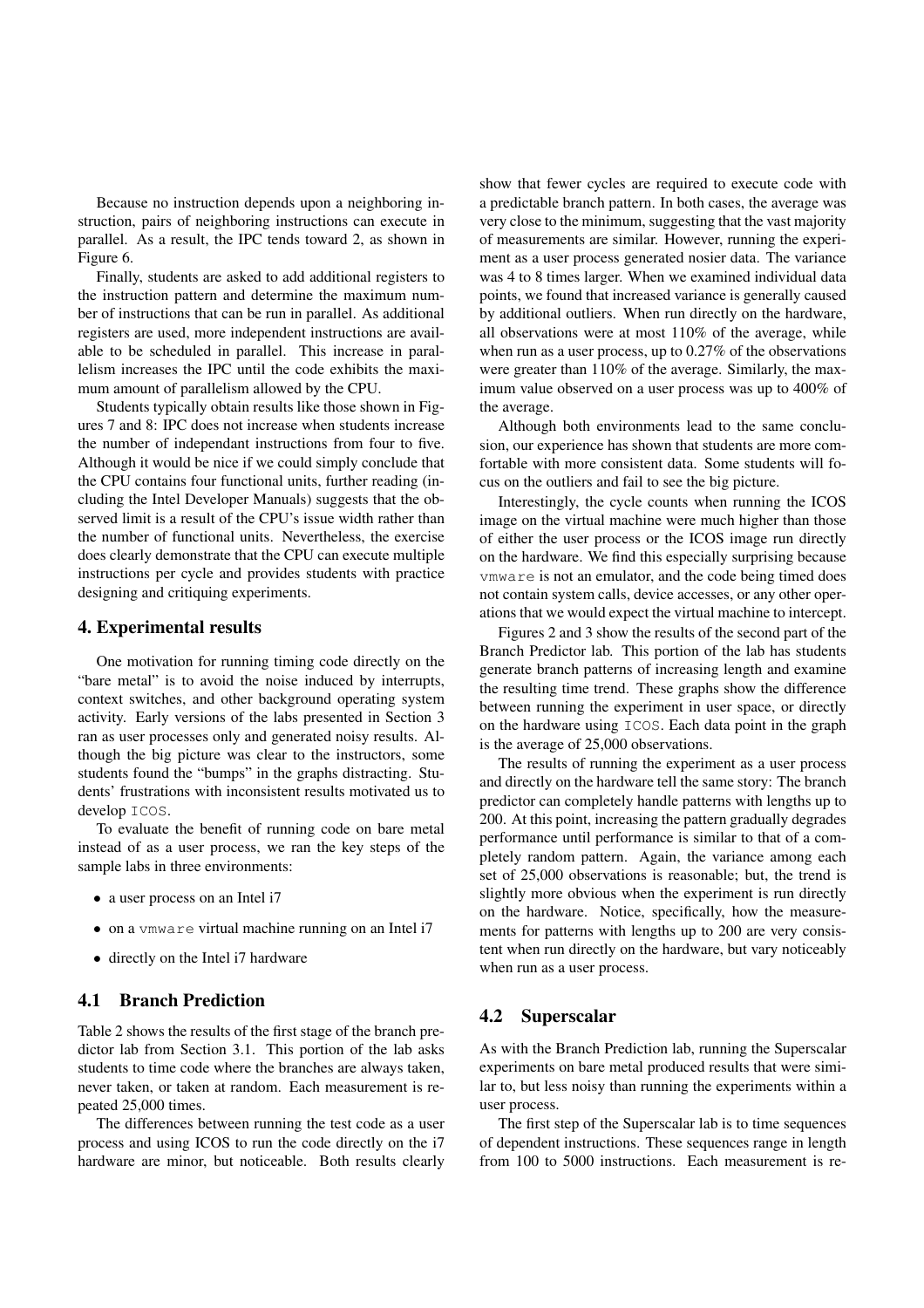**Table 2. Measuring effects of branch predictor in different environments**

| Always |  |  |  | Never |                                                                                                                                                                                                                                                                                                      |  |  | Random |  |                            |           |
|--------|--|--|--|-------|------------------------------------------------------------------------------------------------------------------------------------------------------------------------------------------------------------------------------------------------------------------------------------------------------|--|--|--------|--|----------------------------|-----------|
| avg.   |  |  |  |       | max. var. pct. out.   avg. max. var.                                                                                                                                                                                                                                                                 |  |  |        |  | pct. out.   avg. max. var. | pct. out. |
|        |  |  |  |       | $\frac{17}{2}$ User $\frac{151,927}{285,120}$ $\frac{4.4 \times 10^6}{4.4 \times 10^6}$ $\frac{0.12\%}{52,033}$ $\frac{279,957}{279,957}$ $\frac{5.7 \times 10^6}{25.7 \times 10^6}$ $\frac{0.27\%}{88,211}$ $\frac{326,565}{326,565}$ $\frac{8.6 \times 10^6}{25.7 \times 10^6}$ $\frac{0.12\%}{25$ |  |  |        |  |                            |           |
|        |  |  |  |       | i7 HW 54,776 58,236 $1.4 \times 10^6$ 0.0% 54,360 58,236 $1.2 \times 10^4$ 0.0% 95,365 100,269 $1.1 \times 10^6$ 0.0%                                                                                                                                                                                |  |  |        |  |                            |           |
|        |  |  |  |       | $17 \text{ VM}$ 7,134 1,241,814 2.5 $\times$ 10 <sup>8</sup> 5.33% 126,345 223,618,379 4.8 $\times$ 10 <sup>12</sup> 6.07% 160,218 726,528 9.5 $\times$ 10 <sup>9</sup> 7.97%                                                                                                                        |  |  |        |  |                            |           |

**Table 3. Measuring IPC in different environments**

|                     |      | Variance                                                                                                                                                                                                  |      |                         |       |
|---------------------|------|-----------------------------------------------------------------------------------------------------------------------------------------------------------------------------------------------------------|------|-------------------------|-------|
|                     | min. | avg.                                                                                                                                                                                                      | max. | max. vs. avg. pct. out. |       |
| $i7$ HW $\parallel$ |      | $\begin{array}{ c c c c c }\n\hline\n i7 \text{ HW} & 7 & 41.8 & 72 \\  i7 \text{ User} & 2.3 & 2.3 \times 10^6 & 7.4 \times 10^7 \\  i7 \text{ VM} & 8 & 1.1 \times 10^9 & 4.4 \times 10^8\n\end{array}$ |      | 1.15                    | $0\%$ |
|                     |      |                                                                                                                                                                                                           |      | 93                      | 44%   |
|                     |      |                                                                                                                                                                                                           |      | 364                     | 92%   |

peated 1000 times. As shown in Table 3, when run on bare metal, the variance over each set of measurements ranged from 7 to 72 with an average of 41.8. The maximum measurement over the 1000 trials for a given  $n$  was never more than 1.15 times the average. In contrast, when run as a normal user process, the variance ranged from 3 to  $7.4 \times 10^7$ with an average of  $2.3 \times 10^6$ . The maximum measurement was more than twice the average 44% of the time (i.e., for 44% of the values of  $n$  tested), reaching as high as 93 times the average. As with the Branch Predictor Lab, the virtual machine produced very inconsistent results.

In spite of the high variance, Figures 5 and 6 show that both techniques tell the same story: When all the instructions depend on each other, the IPC is close to 1, and when pairs of instructions run in parallel, the IPC is close to 2. Similarly, Figures 7 (bare metal) and 8 (user process) show that running experiments as a user process finds the same maximum IPC as running the experiments on bare metal; although, in this case, the data generated by the user process appears much more noisy.

### 5. Usage and Limitations

| ICOS |  | is freely available              | on | GitHub: |
|------|--|----------------------------------|----|---------|
|      |  | https://qithub.com/kurmasz/ICOS/ |    |         |

## 5.1 Usage

Limiting complexity was a primary concern when designing ICOS. To build an ICOS image to run their custom code, students need only:

- 1. Clone the ICOS git repository.
- 2. Place their code in the usr\_src directory.
- 3. Place the entry function in a C file with the same name. (For example, place a function named hello world in usr\_src/hello\_world.c.)
- 4. Run make hello\_world.img

The file hello world.img is a disk image that can be placed on a bootable device such as a USB drive. Running make hello world.debug will generate an executable file that can be run as a user process. Both versions will run some setup code then execute the student's code beginning with the hello world function.

## 5.2 Limitations

ICOS code may not use the standard C library. Instead, ICOS provides a much smaller library containing functions for:

- writing text to the screen,
- writing data to the output buffer
- generating random numbers, and
- gathering timing data (i.e., executing the rdtsc instruction).

There are no input functions; and, output is limited to (1) an 80x25 VGA text terminal (which wraps around when full), and (2) a data buffer that is dumped back to the boot image immediately before ICOS halts.

For simplicity, ICOS uses BIOS routines to perform all I/O. BIOS disk I/O routines are accessible only when an x86 CPU is in *real* mode. The boot sequence places the CPU in 16-bit real mode; but, like most operating systems, ICOS switches to 32-bit *protected* mode as soon as the OS is loaded into memory. Switching between real and protected mode is complex and error-prone; therefore, ICOS performs disk I/O during the startup and shutdown phases only. Writing to devices while in protected mode (i.e., while running the student's code) would require device drivers. Our aversion to the complexity of device drivers and switching between real and protected mode is why the data buffer is always written back to the boot device, and only written immediately before ICOS halts.